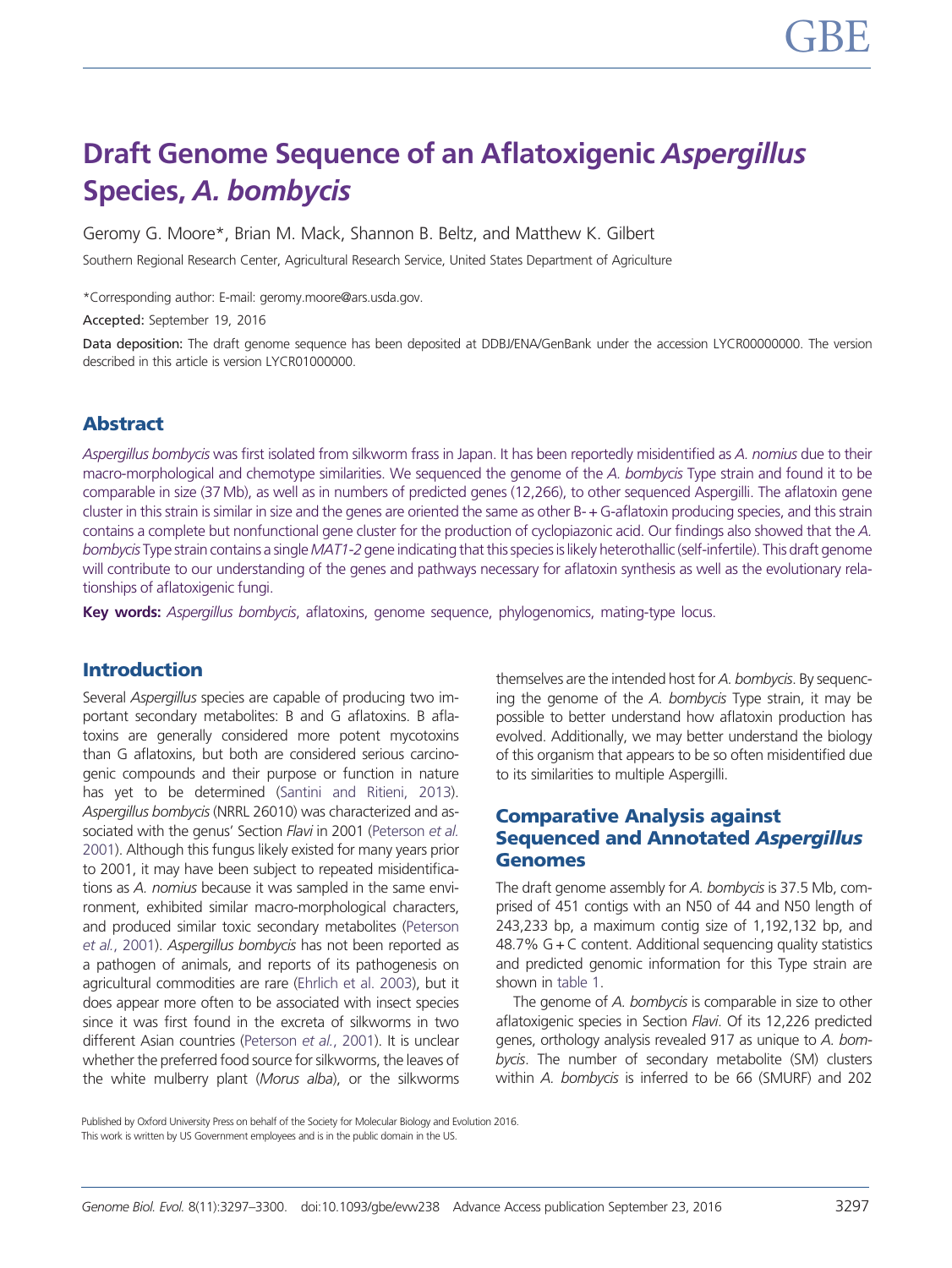#### <span id="page-1-0"></span>Table 1

Genome Characteristics of the Aspergillus bombycis Type Strain

| Genome characteristic                               | Value      |
|-----------------------------------------------------|------------|
| General                                             |            |
| Assembly size (bp)                                  | 37,476,653 |
| N50                                                 | 44         |
| N50 length (bp)                                     | 243,233    |
| CEGMA % completeness                                | 95.16      |
| Average depth                                       | 53         |
| $G + C$ $(\%)$                                      | 48.7       |
| Protein coding genes                                | 12,266     |
| Protein coding genes $>100$ amino acids             | 12,013     |
| Predicted protein coding sequences >100 amino acids |            |
| Gene density (1 gene every n bp)                    | 3,119      |
| Median gene length (bp)                             | 1.440      |
| Mean gene length (bp)                               | 1,703      |
| Average number of exons per gene                    | 3.27       |

(antiSMASH), whereas closely-related A. nomius is inferred to contain 62 and 153 SM clusters by SMURF and antiSMASH, respectively. The comparative SM data is shown in table 2. The reason for the discrepancies between SM counts is because the antiSMASH algorithm is designed to predict 43 types of gene clusters (e.g., Type 1–3 PKS, Nrps, and terpenes), thus it generally provides a more comprehensive list of cluster predictions than SMURF. In contrast to antiSMASH, SMURF conducts cluster predictions for five general SM cluster categories (Khaldi et al.[, 2010](#page-3-0)).

Comparatively, the genes within the AF cluster of A. bombycis have the same orientation as in other species in Section Flavi. Its AF cluster also spans approximately the same genomic distance (68.1 kb) as other sequenced  $B + G$  producing species such as A. parasiticus (68.3 kb) and A. nomius (68.4 kb). Other SM clusters that are found in common between A. nomius and A. bombycis, as predicted by antiSMASH, include the cluster responsible for the biosynthesis of the neurotoxic and tremorgenic mycotoxin aflatrem [\(Valdes](#page-3-0) et al. 1985), azaphilone (pigments) [\(Mapari](#page-3-0) et al. 2010), cyclopiazonic acid (CPA) (see below), and clusters characterized in Penicillium such as the antibiotic penicillin [\(Brakhage](#page-3-0) et al. 1992) and the candidate antimalarial compound known as stipitatic acid [\(Davison](#page-3-0) et al. [2012](#page-3-0)). Further research is needed to determine if, and under what conditions, these clusters actively biosynthesize their respective metabolic products in A. bombycis. In contrast, several SM clusters are not detected in A. bombycis that are predicted to be present in A. nomius. These include the antiinsectan compound aflavarin [\(TePaske](#page-3-0) et al. 1992), the antileishmanial/anticancer A. flavus metabolite pseurotin A [\(Martinez-Luis et al. 2012\)](#page-3-0), pellasoren and stambomycin. Pellasorin and stambomycin are known myxobacterial metabolites, thus the reported 50% and 12% similarities, respectively, of the cluster sequences in A. bombycis to antiSMASH comparative database cluster sequences, are either remnants of horizontal gene transfer or false positives.

#### Table 2

Summarized SMURF and Anti-SMASH Results for the Aspergillus bombycis and A. nomius Type Strains

|                                                    | A. bombycis | A. nomius |
|----------------------------------------------------|-------------|-----------|
| Number of identified secondary metabolite clusters |             |           |
| <b>SMURF</b>                                       | 66          | 62        |
| Anti-SMASH                                         | 202         | 153       |
| Biosynthetic types (antiSMASH)                     |             |           |
| Polyketide Synthase Type 1                         | 21          | 16        |
| Polyketide Synthase Type 3                         | 3           | 4         |
| Nonribosomal Peptide                               | 18          | 17        |
| Synthetases (Nrps)                                 |             |           |
| Indole                                             | 4           | 6         |
| Terpene                                            | 13          | 9         |
| Siderophore                                        | 1           | 1         |
| PKS Type I-Type 3 hybrid                           | 1           | 0         |
| Indole-Nrps                                        | 1           | 1         |
| Nrps-PKS Type 1                                    | 6           | 5         |
| Nrps-Type 1 PKS-Indole                             | 1           | 1         |
| Other                                              | 15          | 18        |
| ClusterFinder algorithm                            |             |           |
| Putative                                           | 112         | 74        |
| Saccharide                                         | 1           | 13        |
| Fatty acid                                         | 5           | 3         |
| ClusterFinder algorithm hybrids                    |             |           |
| Nrps-Fatty acid                                    | 0           | 1         |
| Fatty acid-Saccharide                              | 0           | 1         |
| Fatty acid-T1 PKS                                  | 0           | 1         |

The availability of whole-genome data could help to elucidate the origins, or the evolution, of AF-producing fungi. Phylogenomic comparison of A. bombycis with other Aspergillus species, and the outgroup taxa Penicillium chrysogenum, indicate that this species shares a most recent common ancestor with A. nomius [\(fig. 1](#page-2-0)). Aspergillus bombycis and A. nomius divergence was earlier than the AFB-producing morphotypes of A. flavus. Sequencing the genomes of more aflatoxigenic species will reveal and refine our understanding of the steps in the evolution of the AF cluster, and offer insights regarding the potential impacts of recombination on this, and other, SM clusters within mycotoxigenic Aspergillus species.

Another toxic secondary metabolite that has been associated with aflatoxin producing species is CPA ([Chang and](#page-3-0) [Ehrlich 2011](#page-3-0)). This compound was first discovered in Penicillium cyclopium [\(Holzapfel, 1968\)](#page-3-0) and has since been found in other Penicillia as well as various Aspergilli [\(Chang](#page-3-0) et al.[, 2009\)](#page-3-0). Whether this gene cluster was inherited through horizontal gene transfer between these two genera, or whether it was inherited from their most recent common ancestor, is unclear. The CPA biosynthesis cluster has been char-acterized [\(Chang](#page-3-0) et al., 2009) for several A. flavus strains and reportedly contains three genes that are responsible for its production: a monoamine oxidase gene (maoA), a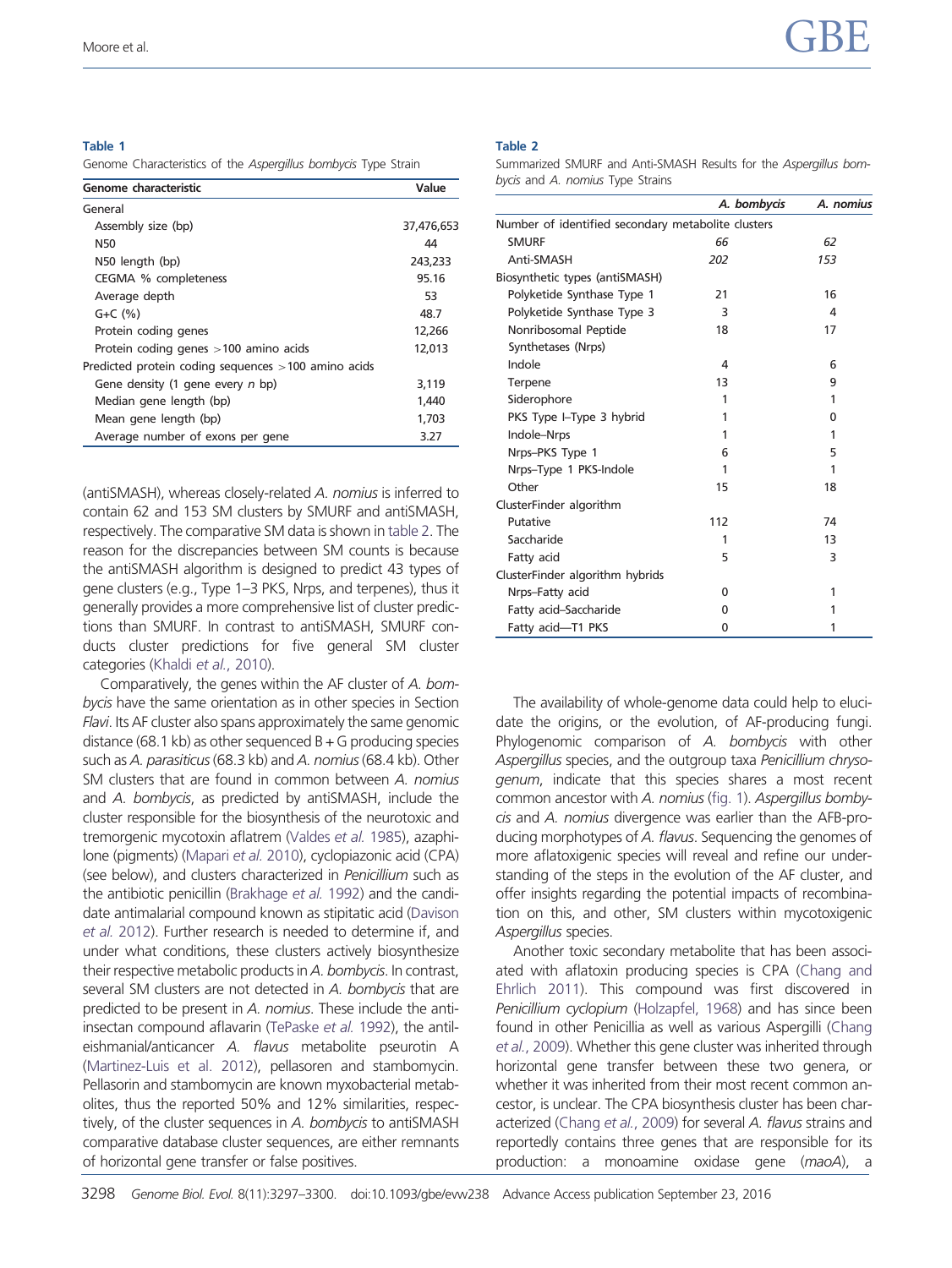<span id="page-2-0"></span>

FIG. 1.—Phylogenomic comparison of sequenced Aspergillus species reveals patterns of ancestry. This tree was inferred using whole genome data of multiple AF producing species, as well as A. nidulans and A. fumigatus, with Penicillium chrysogenum as the outgroup taxa.

dimethylallyl tryptophan synthase gene (dmaT), and a hybrid polyketide synthase and nonribosomal peptide synthetase gene (pks-nrps). In A. flavus, the CPA gene cluster is immediately adjacent to the AF cluster. Although there are no reports of A. bombycis producing CPA, BLAST of both the nucleotide and protein sequences for A. flavus maoA, dmaT and pks-nrps genes yielded sequence identities within the A. bombycis genome. Closer examination of these genes, compared with those from a functional CPA cluster, revealed a deletion mutation within the 11.7-kb *pks-nrps* gene. This single nucleotide deletion, found at position 954, introduces a frameshift stop codon at position 1096, truncating 3541 amino acids. One CPA-negative A. flavus strain, a candidate biocontrol strain known as K49, has a substitution mutation in its pks-nrps gene at amino acid 703 that changes a serine (TCA) to a stop codon (TGA) and truncates 3202 amino acids ([Chang](#page-3-0) et al.[, 2012\)](#page-3-0). The proximity of the CPA gene cluster in A. flavus is within 9000 nucleotide bases of the aflatoxin gene cluster on Chromosome III [\(Chang](#page-3-0) et al., 2009). However, in A. bombycis the genomic distance could not be determined because each gene cluster was located on separate contigs with no overlap. Whether this is because in A. bombycis it is much farther between these gene clusters, or because the CPA and AF gene clusters reside on separate chromosomes, or because of a data quality issue, is unclear.

Previous research reported a possible heterothallic existence for most of the species in Section Flavi, with each species containing a single mating-type idiomorph ([Ramirez-Prado](#page-3-0) et al.[, 2008\)](#page-3-0). Our findings from sequencing the genome indicate that the A. bombycis Type strain contains a single matingtype (MAT1-2) gene. The ability of this species to outcross has not yet been reported. The other heterothallic Aspergillus species, such as A. flavus and A. parasiticus, have a mating-type gene flanked by two conserved genes in close proximity: one for DNA lyase (APN) and one for cytoskeleton assembly control (SLA). These two genes are consistently found to flank the MAT idiomorph in heterothallic fungi, although the genomic distances between them vary. For example, a previous report determined the relative distances of these genes to the MAT1- 2 idiomorph in A. flavus and A. parasiticus are ~2500 and 2000 bp, respectively [\(Ramirez-Prado](#page-3-0) et al., 2008). For the MAT1-2 gene in A. bombycis, the distances are 634 and 3030 bp, respectively. The chromosomal location of the mating-type locus in A. flavus and A. parasiticus is reported to be Chromosome VI ([Ramirez-Prado](#page-3-0) et al., 2008), but this has not yet been determined for A. bombycis.

# Materials and Methods

## Genome Sequence and Annotation

We sequenced the genome of the A. bombycis Type strain using a Personal Genome Machine (PGM) from Life Technologies (Grand Island, New York). Template preparation and sequencing was conducted according to previously reported protocols (Moore et al.[, 2015](#page-3-0)). Totals of 6.27 M reads were obtained for this strain. The genome assembly and annotation was performed as reported in [Moore](#page-3-0) et al. [\(2015\)](#page-3-0) with slight modifications. For example, we used CEGMA (Parra et al.[, 2007](#page-3-0)) to identify conserved genes which were used to train Augustus. Maker was then used to integrate ab initio gene predictions with protein homology evidence from the UniRef50 protein database ([http://ftp.ncbi.](http://ftp.ncbi.nlm.nih.gov/refseq/)